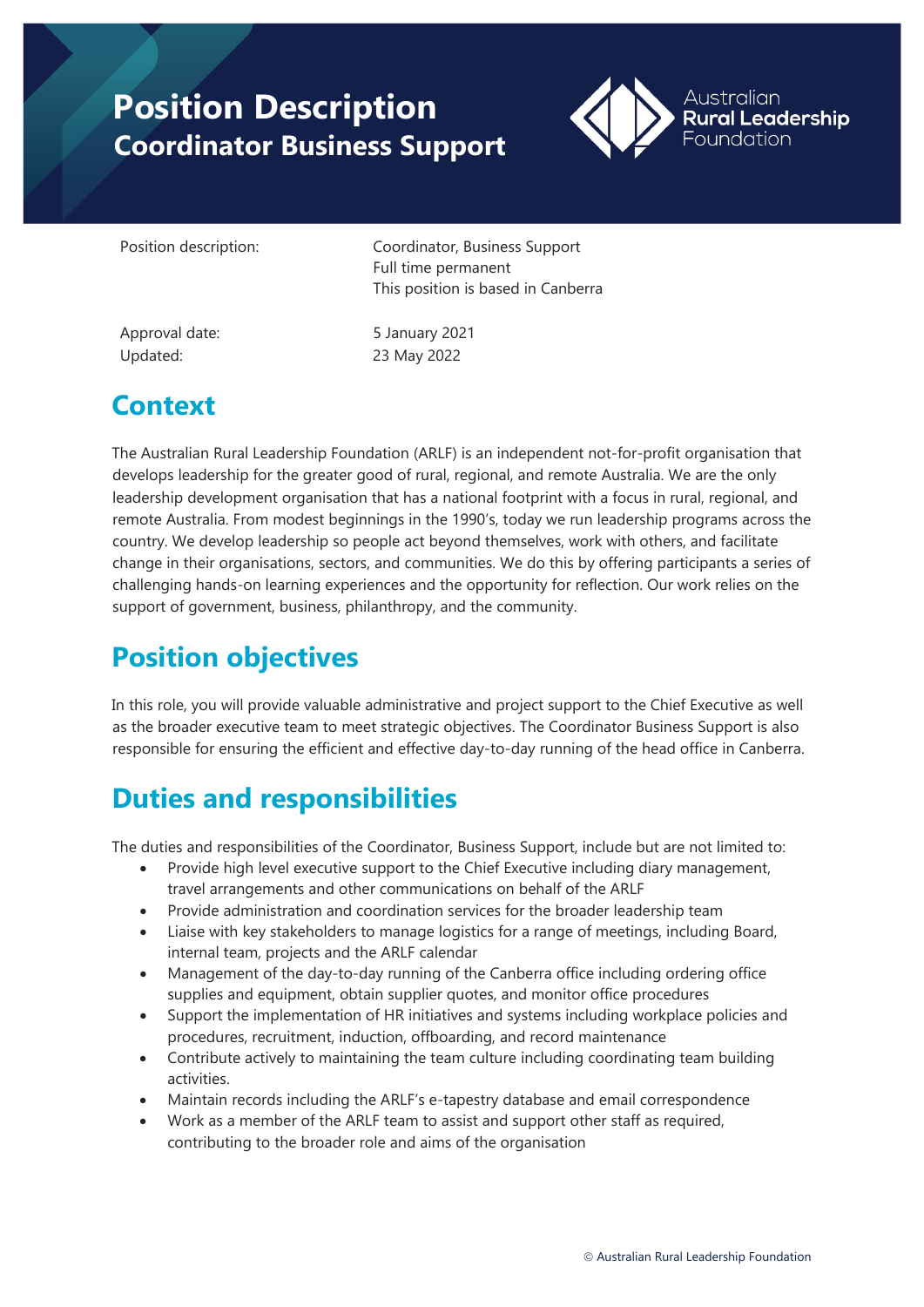#### **Organisational Relationships**

The occupant of this position:

- is accountable to the Chief Executive
- works under the direction of and is managed on a day-by-day basis by the Chief Executive
- liaises with other staff to ensure the Foundation's communications are aligned

#### **Delegations and Authorities**

The financial delegations and authorities associated with this position are outlined in the Board endorsed Delegations Framework and may include the authorisation of payments.

#### **Conditions of Employment**

Detailed conditions of employment are set out in the employee's contract and the ARLF's Staff Handbook. It is a condition of employment that ARLF employees are fully vaccinated against COVID-19 unless they have a protected attribute. From time to time there may be an increase in weekly hours and the requirement to perform higher duties. The requirements listed below are representative of the knowledge, skills and/or ability required. Reasonable accommodations may be made to enable individuals with disabilities to perform the functions required of the position.

#### **About You**

You are a person who has an eye for detail and enjoys managing a range of tasks and diverse stakeholders. You enjoy working in a small team and are willing to pitch in to help others. You want to be part of an organisation that has leadership development at its core and the greater good of regional, rural and remote Australia as its objective.

- 1. Demonstrated excellence in providing administration, logistics and project coordination
- 2. High level organisation skills including the ability to manage competing priorities, multitask and delivery high quality work within agreed timeframes.
- 3. Highly motivated self-starter with the ability to apply sound judgement, high levels of initiative, professionalism and exercise discretion where applicable.
- 4. Strong written and oral communication skills
- 5. Proven ability to think ahead, discern emerging needs and to respond to them
- 6. Ability to form and maintain relationships with a diverse range of people and key stakeholders
- 7. Demonstrated ability to collaborate and work productively in a small team
- 8. Some knowledge of HR procedures, systems and support
- 9. Understanding of corporation governance and its application in the not-for-profit sector (desirable, but not essential)
- 10. Proficiency in Microsoft Office programs

### **Additional requirements**

1. Interstate travel will be associated with this position.